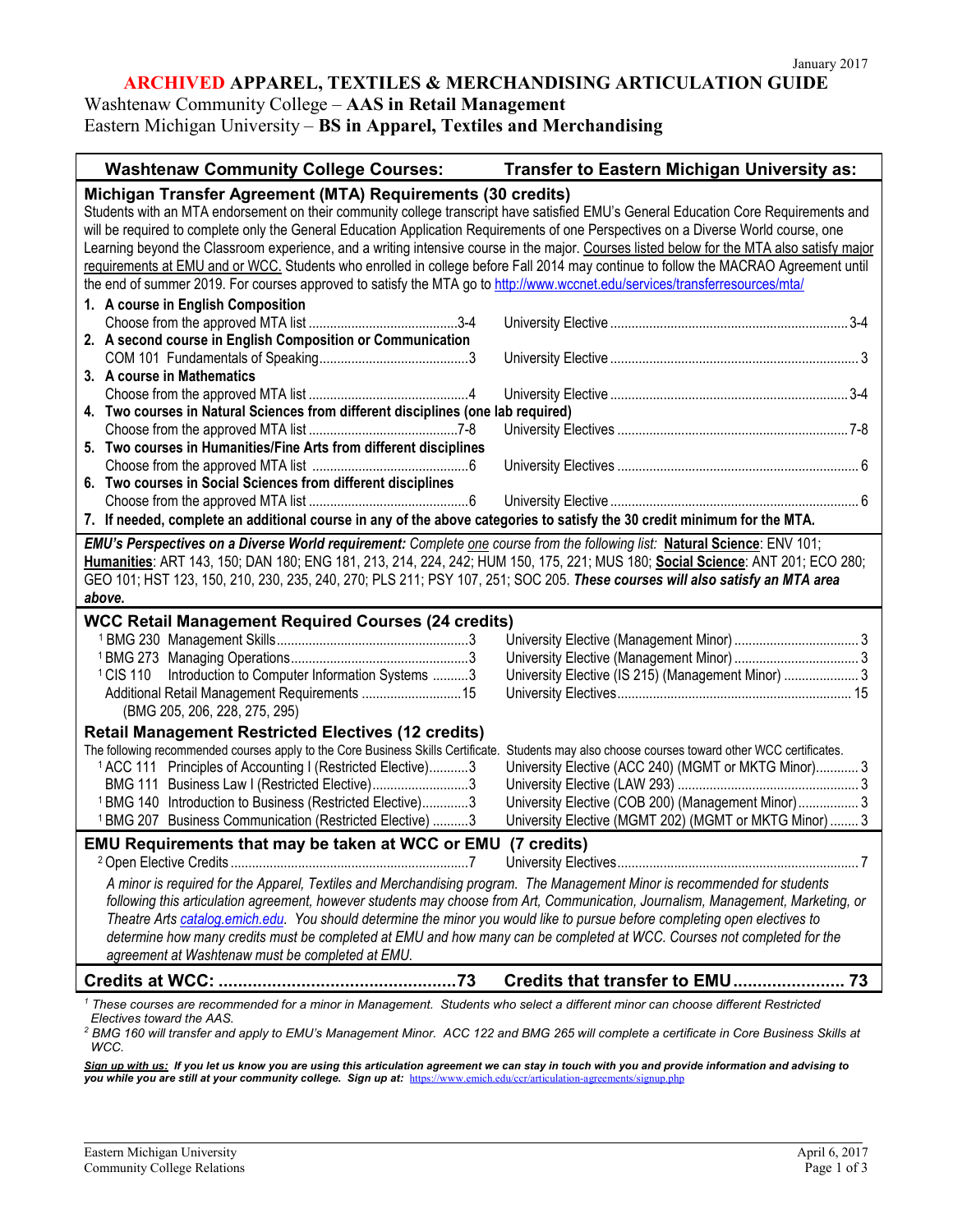# **ARCHIVED APPAREL, TEXTILES & MERCHANDISING ARTICULATION GUIDE**

Washtenaw Community College – **AAS in Retail Management**

Eastern Michigan University – **BS in Apparel, Textiles and Merchandising**

| <b>Completion of EMU's Apparel, Textile and</b>                                                                                                                                                                                                                                   |                                                                                                                                                                                                                                                                                                                                                                                                                 |                                              |
|-----------------------------------------------------------------------------------------------------------------------------------------------------------------------------------------------------------------------------------------------------------------------------------|-----------------------------------------------------------------------------------------------------------------------------------------------------------------------------------------------------------------------------------------------------------------------------------------------------------------------------------------------------------------------------------------------------------------|----------------------------------------------|
| Merchandising Program at EMU                                                                                                                                                                                                                                                      | Sample Sequence for completing the program:                                                                                                                                                                                                                                                                                                                                                                     |                                              |
|                                                                                                                                                                                                                                                                                   |                                                                                                                                                                                                                                                                                                                                                                                                                 |                                              |
|                                                                                                                                                                                                                                                                                   | Courses may not be offered every semester. Consult a                                                                                                                                                                                                                                                                                                                                                            |                                              |
| (45 credits)<br><b>Major Requirements</b>                                                                                                                                                                                                                                         | program advisor to plan a program of study.                                                                                                                                                                                                                                                                                                                                                                     |                                              |
| Core Courses (27 credits)                                                                                                                                                                                                                                                         | <b>Fall Semester Start</b>                                                                                                                                                                                                                                                                                                                                                                                      | (15 Credits)                                 |
| COT 300W Research and Writing: Technology Career Persp  3                                                                                                                                                                                                                         |                                                                                                                                                                                                                                                                                                                                                                                                                 |                                              |
| ATM 118                                                                                                                                                                                                                                                                           |                                                                                                                                                                                                                                                                                                                                                                                                                 |                                              |
| Intro to Apparel and Textile Merchandising 3<br><b>ATM 145</b>                                                                                                                                                                                                                    | ATM Elective Courses and/or Minor Requirements 9                                                                                                                                                                                                                                                                                                                                                                |                                              |
| <b>ATM 212</b><br>Textile Science I: Fibers & Yarns  3                                                                                                                                                                                                                            | <b>Winter Semester</b>                                                                                                                                                                                                                                                                                                                                                                                          | (12 Credits)                                 |
| <b>ATM 255</b>                                                                                                                                                                                                                                                                    |                                                                                                                                                                                                                                                                                                                                                                                                                 |                                              |
| <b>ATM 312</b><br>Textile Science II: Fabric Form, Dyeing, Finish 3                                                                                                                                                                                                               | ATM 145                                                                                                                                                                                                                                                                                                                                                                                                         |                                              |
| <b>ATM 345</b>                                                                                                                                                                                                                                                                    | W (concurrent prereqs: ATM 145, 212)3<br><b>ATM 312</b>                                                                                                                                                                                                                                                                                                                                                         |                                              |
| Application of Merchandising Practices  3<br><b>ATM 355</b>                                                                                                                                                                                                                       | ATM 355                                                                                                                                                                                                                                                                                                                                                                                                         |                                              |
|                                                                                                                                                                                                                                                                                   | <b>Fall Semester</b>                                                                                                                                                                                                                                                                                                                                                                                            | (12 Credits)                                 |
| <b>Elective Courses (18 credits)</b>                                                                                                                                                                                                                                              | ATM 255                                                                                                                                                                                                                                                                                                                                                                                                         |                                              |
| Select eighteen credits from the following:                                                                                                                                                                                                                                       | ATM 345                                                                                                                                                                                                                                                                                                                                                                                                         |                                              |
| <b>ATM 105</b>                                                                                                                                                                                                                                                                    |                                                                                                                                                                                                                                                                                                                                                                                                                 |                                              |
| <b>ATM 135</b>                                                                                                                                                                                                                                                                    | ATM Elective Courses and/or Minor Requirements3                                                                                                                                                                                                                                                                                                                                                                 |                                              |
| <b>ATM 200</b><br>Aesthetics & Design for the Apparel Industry 3                                                                                                                                                                                                                  | <b>Winter Semester</b>                                                                                                                                                                                                                                                                                                                                                                                          | (12 Credits)                                 |
| Merchandising of Interior Furnishings 3<br><b>ATM 265</b>                                                                                                                                                                                                                         | ATM Elective Courses and/or Minor Requirements12                                                                                                                                                                                                                                                                                                                                                                |                                              |
| <b>ATM 271</b>                                                                                                                                                                                                                                                                    |                                                                                                                                                                                                                                                                                                                                                                                                                 |                                              |
| <b>ATM 302</b>                                                                                                                                                                                                                                                                    | <b>Winter Semester Start</b>                                                                                                                                                                                                                                                                                                                                                                                    | (15 Credits)                                 |
| <b>ATM 372</b><br>Design and Production of a Fashion Show  3                                                                                                                                                                                                                      | ATM 118                                                                                                                                                                                                                                                                                                                                                                                                         |                                              |
| <b>ATM 380</b>                                                                                                                                                                                                                                                                    |                                                                                                                                                                                                                                                                                                                                                                                                                 |                                              |
|                                                                                                                                                                                                                                                                                   |                                                                                                                                                                                                                                                                                                                                                                                                                 |                                              |
|                                                                                                                                                                                                                                                                                   |                                                                                                                                                                                                                                                                                                                                                                                                                 |                                              |
|                                                                                                                                                                                                                                                                                   |                                                                                                                                                                                                                                                                                                                                                                                                                 |                                              |
|                                                                                                                                                                                                                                                                                   |                                                                                                                                                                                                                                                                                                                                                                                                                 |                                              |
| <sup>2</sup> Minor Requirements<br>(6 credits)                                                                                                                                                                                                                                    |                                                                                                                                                                                                                                                                                                                                                                                                                 |                                              |
|                                                                                                                                                                                                                                                                                   |                                                                                                                                                                                                                                                                                                                                                                                                                 |                                              |
|                                                                                                                                                                                                                                                                                   |                                                                                                                                                                                                                                                                                                                                                                                                                 |                                              |
|                                                                                                                                                                                                                                                                                   |                                                                                                                                                                                                                                                                                                                                                                                                                 |                                              |
| If BMG 160, 207 and 6 additional approved credits for MGMT are not transferred                                                                                                                                                                                                    |                                                                                                                                                                                                                                                                                                                                                                                                                 |                                              |
|                                                                                                                                                                                                                                                                                   |                                                                                                                                                                                                                                                                                                                                                                                                                 |                                              |
|                                                                                                                                                                                                                                                                                   |                                                                                                                                                                                                                                                                                                                                                                                                                 |                                              |
|                                                                                                                                                                                                                                                                                   |                                                                                                                                                                                                                                                                                                                                                                                                                 |                                              |
|                                                                                                                                                                                                                                                                                   |                                                                                                                                                                                                                                                                                                                                                                                                                 |                                              |
|                                                                                                                                                                                                                                                                                   |                                                                                                                                                                                                                                                                                                                                                                                                                 |                                              |
|                                                                                                                                                                                                                                                                                   |                                                                                                                                                                                                                                                                                                                                                                                                                 |                                              |
|                                                                                                                                                                                                                                                                                   |                                                                                                                                                                                                                                                                                                                                                                                                                 |                                              |
| <b>ATM 390</b><br><b>ATM 392</b><br><b>ATM 404</b><br><b>ATM 439</b><br><b>Management Minor</b><br>MGMT 384 Human Resource Management 3<br>MGMT 386 Organizational Behavior and Theory  3<br>to EMU, additional courses must be taken at EMU if a Management Minor is<br>desired. | ATM Elective Courses and/or Minor Requirements 9<br><b>Fall Semester</b><br>ATM 145<br><b>ATM 255</b><br>ATM Elective Courses and/or Minor Requirements3<br><b>Winter Semester</b><br>W (concurrent prereqs: ATM 145, 212)3<br><b>ATM 312</b><br><b>ATM 345</b><br><b>ATM 355</b><br>ATM Elective Courses and/or Minor Requirements3<br><b>Fall Semester</b><br>ATM Elective Courses and/or Minor Requirements9 | (12 Credits)<br>(12 Credits)<br>(12 Credits) |

*<sup>1</sup> Satisfies EMU's LBC requirement*

*<sup>2</sup> A minor is required for the Apparel, Textiles and Merchandising program. The Management Minor is recommended for students following this articulation agreement, however students may choose from Art, Communication, Journalism, Management, Marketing, or Theatre Arts catalog.emich.edu. Courses not completed for the minor at WCC must be completed at EMU.*

*\* A minimum of 124 credits is required to graduate. If sufficient credits are not transferred, additional credits will be required at EMU to satisfy the 124 credit minimum.*